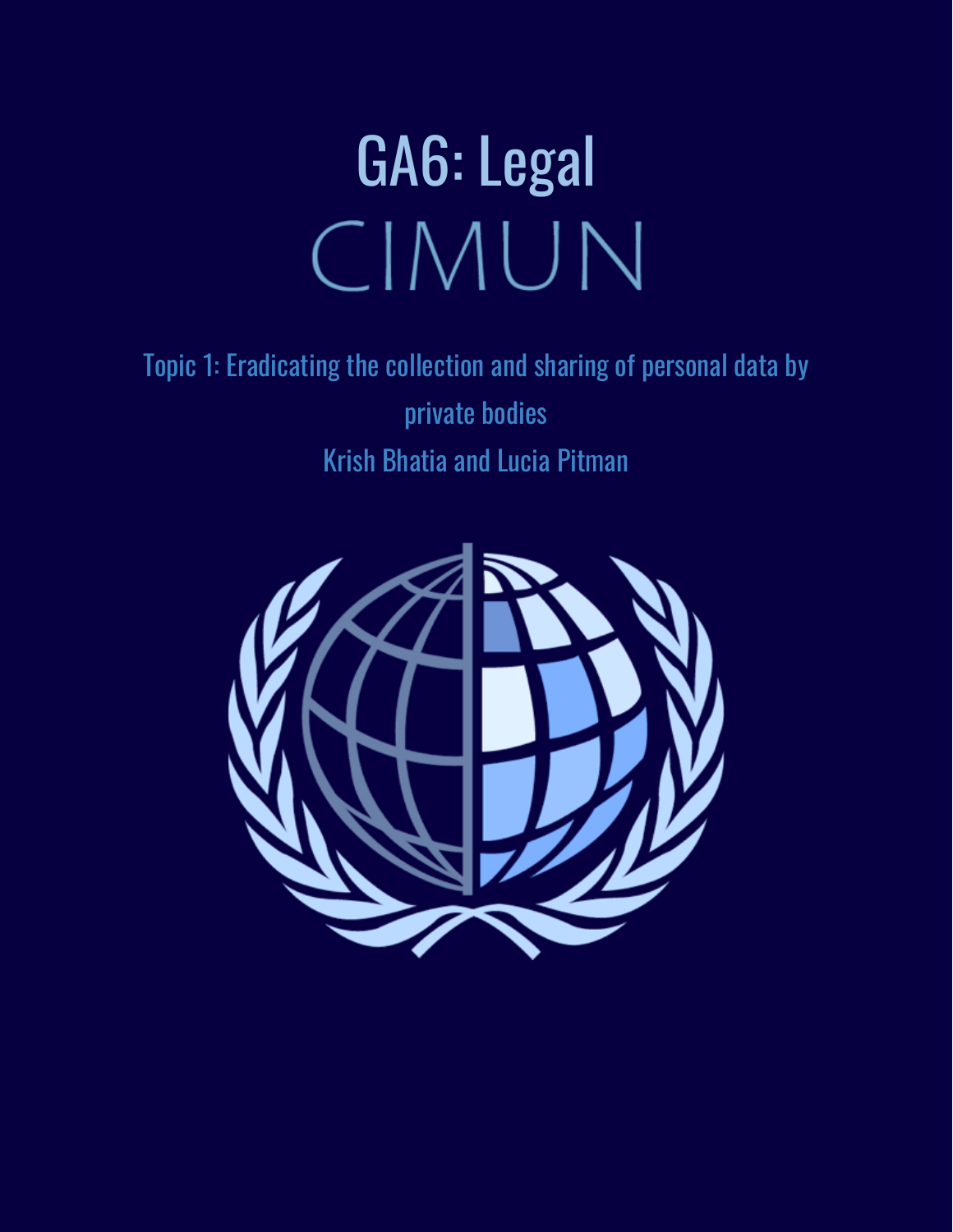## **Introduction**

Why in a time where people are so willing to share the most private personal data online should there be so much regulation/discussion about protecting the privacy of personal data? Most people don't realise that the most simple act of looking up something online will profile you together with thousands of other people. Private data covers such a wide range of sensitive things like one's religious beliefs, political views and opinions which are all personal and inherently innocent which can be taken by private bodies and shared and potentially misused. This data when added together is valuable and tradable information, but should not be so without the prior consent of an individual whose data has been taken. It is also regarded as an important aspect of human rights as it falls under the right to privacy.

# **Key terms**

**Eradicating** - to get rid of something completely or destroy something bad (negative) <https://dictionary.cambridge.org/dictionary/english/eradicate>

**Collection** - a group of objects of one type that have been collected by one person or in one place

<https://dictionary.cambridge.org/dictionary/english/collection?q=collection+>

**Sharing**  $\rightarrow$  or more specifically data sharing - Data sharing usually means disclosing personal data to third parties outside your organisation. It can also cover the sharing of personal data between different parts of your own organisation, or other organisations within the same group or under the same parent company.

[https://ico.org.uk/for-organisations/guide-to-data-protection/key-data-protection-themes/age-appr](https://ico.org.uk/for-organisations/guide-to-data-protection/key-data-protection-themes/age-appropriate-design-a-code-of-practice-for-online-services/9-data-sharing/#:~:text=What%20do%20you%20mean%20by,under%20the%20same%20parent%20company) [opriate-design-a-code-of-practice-for-online-services/9-data-sharing/#:~:text=What%20do%20y](https://ico.org.uk/for-organisations/guide-to-data-protection/key-data-protection-themes/age-appropriate-design-a-code-of-practice-for-online-services/9-data-sharing/#:~:text=What%20do%20you%20mean%20by,under%20the%20same%20parent%20company) [ou%20mean%20by,under%20the%20same%20parent%20company.](https://ico.org.uk/for-organisations/guide-to-data-protection/key-data-protection-themes/age-appropriate-design-a-code-of-practice-for-online-services/9-data-sharing/#:~:text=What%20do%20you%20mean%20by,under%20the%20same%20parent%20company)

**Personal data** - Personal data is any information that relates to an identified or identifiable living individual. Different pieces of information, which collected together can lead to the identification of a particular person, also constitute personal data.

[https://ec.europa.eu/info/law/law-topic/data-protection/reform/what-personal-data\\_en](https://ec.europa.eu/info/law/law-topic/data-protection/reform/what-personal-data_en)

**Private bodies** - private body means any legal entity established under private law which has a legal personality distinct from that of its founders/owners/members and which can exercise rights and be subject to obligations.

<https://www.lawinsider.com/dictionary/private-body>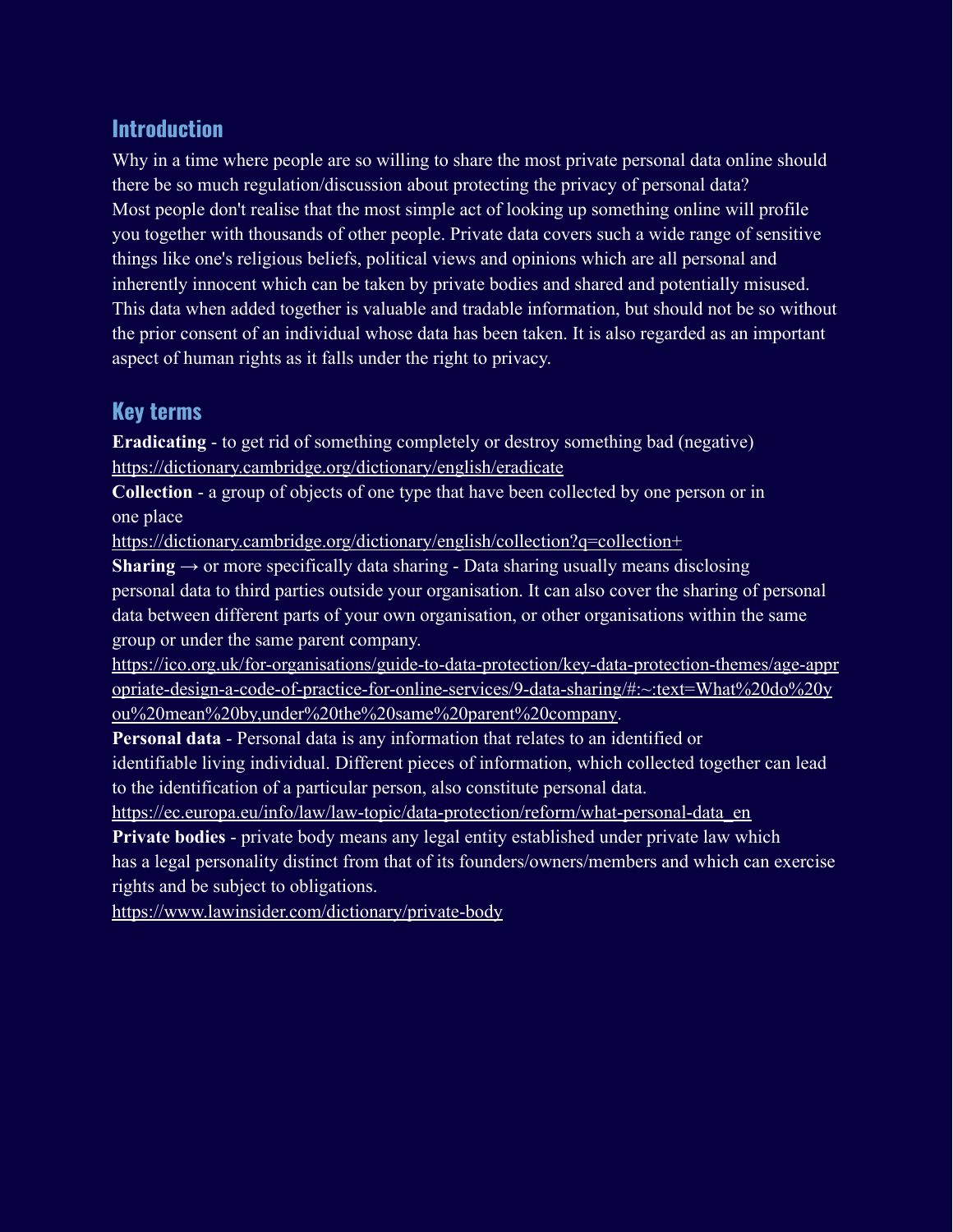#### **Background**

After the events of the first two world wars and the sheer amount of human rights that had been broken became clear, the Universal Declaration of Human Rights was created, published on December 10, 1948. It stated that 'Everyone has the right to the protection of the data that concern them in order to ensure respect for their dignity, identity and privacy'. Although at that point there was not much open sharing of data. As the world has developed and the commercialisation of computers occurred, the data economy grew like never before. Companies finding great value in the collection and sharing of people's personal data. It became easier to collect personal data and share personal data. As personal data almost ceased to be personal, taking away the right to an individual to control what information about them became open to anyone. Privacy is the right of an individual to be free from uninvited surveillance. To safely exist in one's space and freely express one's opinions behind closed doors is critical to living in a democratic society. "Privacy forms the basis of our freedom. You have to have moments of reserve, reflection, intimacy, and solitude," says Dr. Ann Cavoukian, former Information & Privacy Commissioner of Ontario, Canada. Dr. Cavoukian is best known for her leadership in the development of Privacy by Design (PbD), which now serves as a cornerstone for many pieces of contemporary data privacy legislation. But yet economical growth was linked to the sharing of data. Countries had to find a way for personal data to still be shared, but safely. Hence countries began to locally set personal data handling rules and laws. This unfortunately was still not good enough for international trade, as for sharing data across countries it was very difficult to adhere to greatly different legislations. The data privacy directive was the very first attempt of the European Union to set up ground rules for all of their member states in accordance with data privacy sharing. More legal enforcement where yet necessary because directives were not enforced by all countries, all having their own interpretations of the directive. Then the General Data Protection Regulation (GDPR) was imposed in 2016 with its effective date in May 2018, to get general coherence between countries. The European Union already has coherent laws, although they are still evolving. While countries outside the EU have started to also take the initiative to implement data privacy laws. Aside from the legislative part, what does GDPR and Data security do? It has a direct and significant impact on any private body which handles personal data. In short,anyone who is processing personal data has to follow the set regulation, and if not doing so effectively can be penalised or fined by the appointed authorities. Personal data includes a wide range of things from one's IP address to their religious beliefs. When processing personal data companies have to do it in adherence with the 7 principles (of GDPR); Lawfulness, fairness and transparency, Purpose limitation, Data minimization, Accuracy, Storage limitation, Integrity and confidentiality, Accountability. In practical terms they must have a lot of measures in place to have accountability and to take responsibility for lawful and safe data sharing, involving consent of the individual whose data is being shared.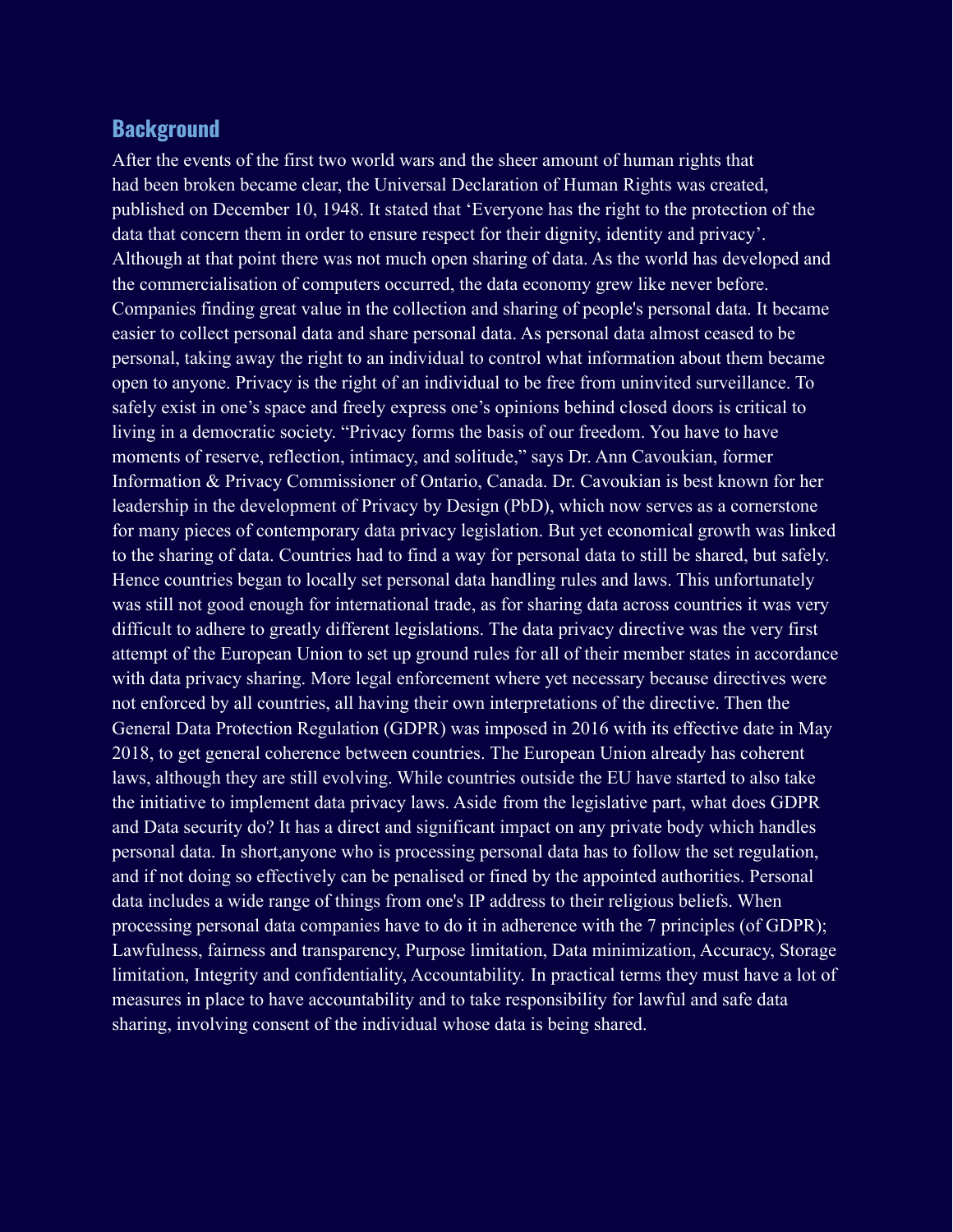

This is a visual of the ever increasing use of mobile devices and online activity, to portray how much time people are spending on their devices, this getting profiled and sharing personal data (both willingly or unwillingly). As we delve deeper into this digital age, it can be seen that the amount of data in general online is increasing, meaning that it is becoming increasingly easier to find and take personal data from others.

<sup>1</sup> <https://datareportal.com/reports/digital-2021-global-overview-report>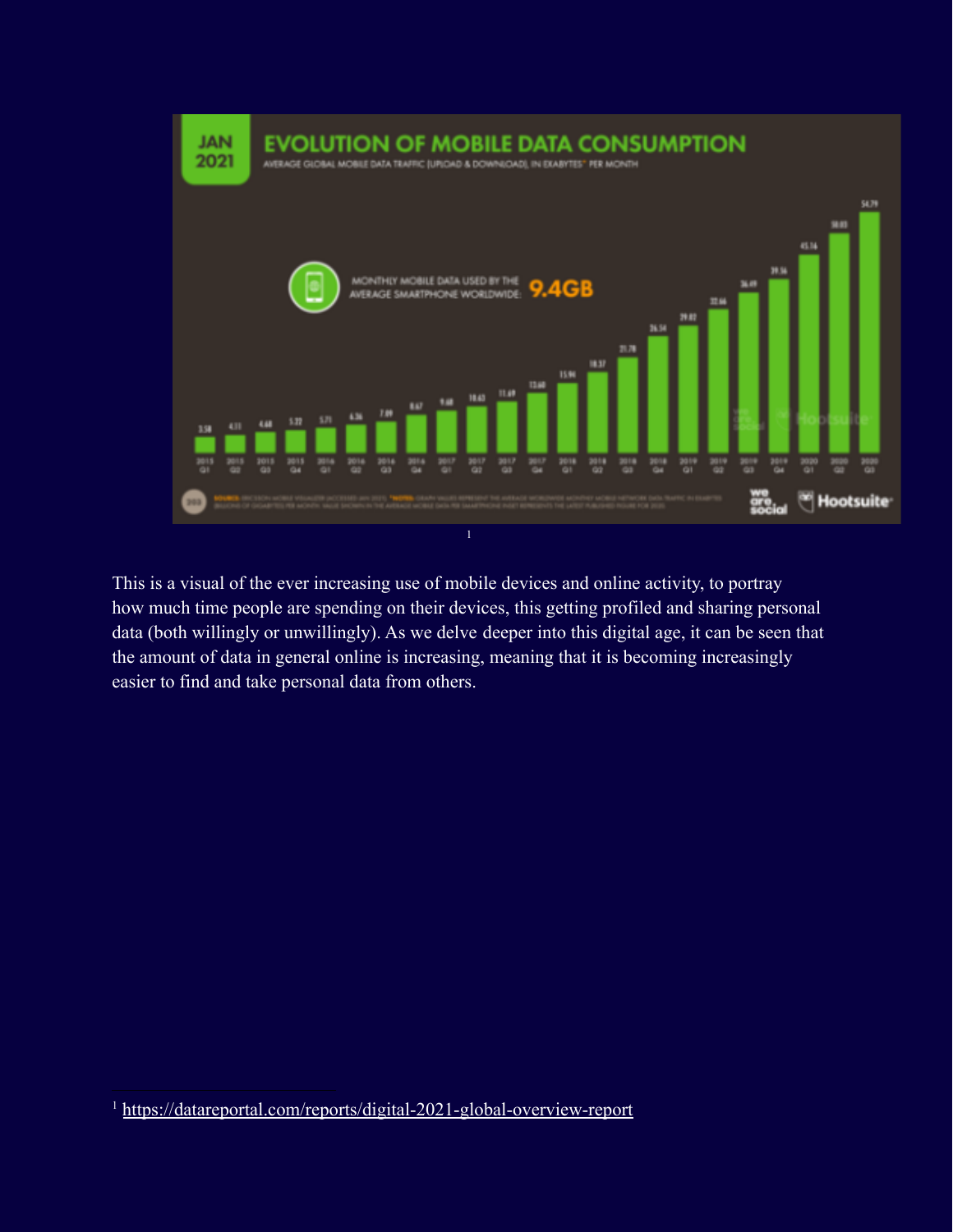

### **Major countries and organisations involved**

Even though Europe had a head start on the implementation of a legal framework, many other countries are taking into action other similar measures. Moreover, there can not be a law without enforcement, the enforcement bodies are data privacy authorities located in each country and organised so that if there's a dispute in Europe for example, there is a representative body to settle any conflict. Any citizen can report to the authorities if there is a data breach and the private sector goes under scrutiny. The countries that currently have data privacy laws (different variations per country listed) are; Argentina, Australia, Brazil, Canada, Chile, Colombia, Czech Republic, Denmark, Estonia, (European Union in general), Finland, France, Germany, Greece, Hong Kong, Hungary, Iceland, Ireland, India, Italy, Japan, Latvia, Lithuania, Luxembourg, Malaysia, Malta, Mexico, Morocco, The Netherlands, New Zealand, Norway, The Philippines, Romania, Poland, Portugal, Singapore, Slovenia, South Africa, South Korea, Spain, Switzerland, Sweden, Taiwan, United States, United Kingdom.

# **Relevant UN resolutions**

The right to privacy is listed as a human right while other relevant resolutions include;

- The Right to Privacy in the Digital Age, 18 December 2013 (A/RES/68/167)
- The Right to Privacy in the Digital Age, 19 November 2014 (A/C.3/69/L.26/Rev.1)

<sup>&</sup>lt;sup>2</sup> <https://www.dreamcreationinfo.com/2019/07/privacy-laws-around-world-infographic.html>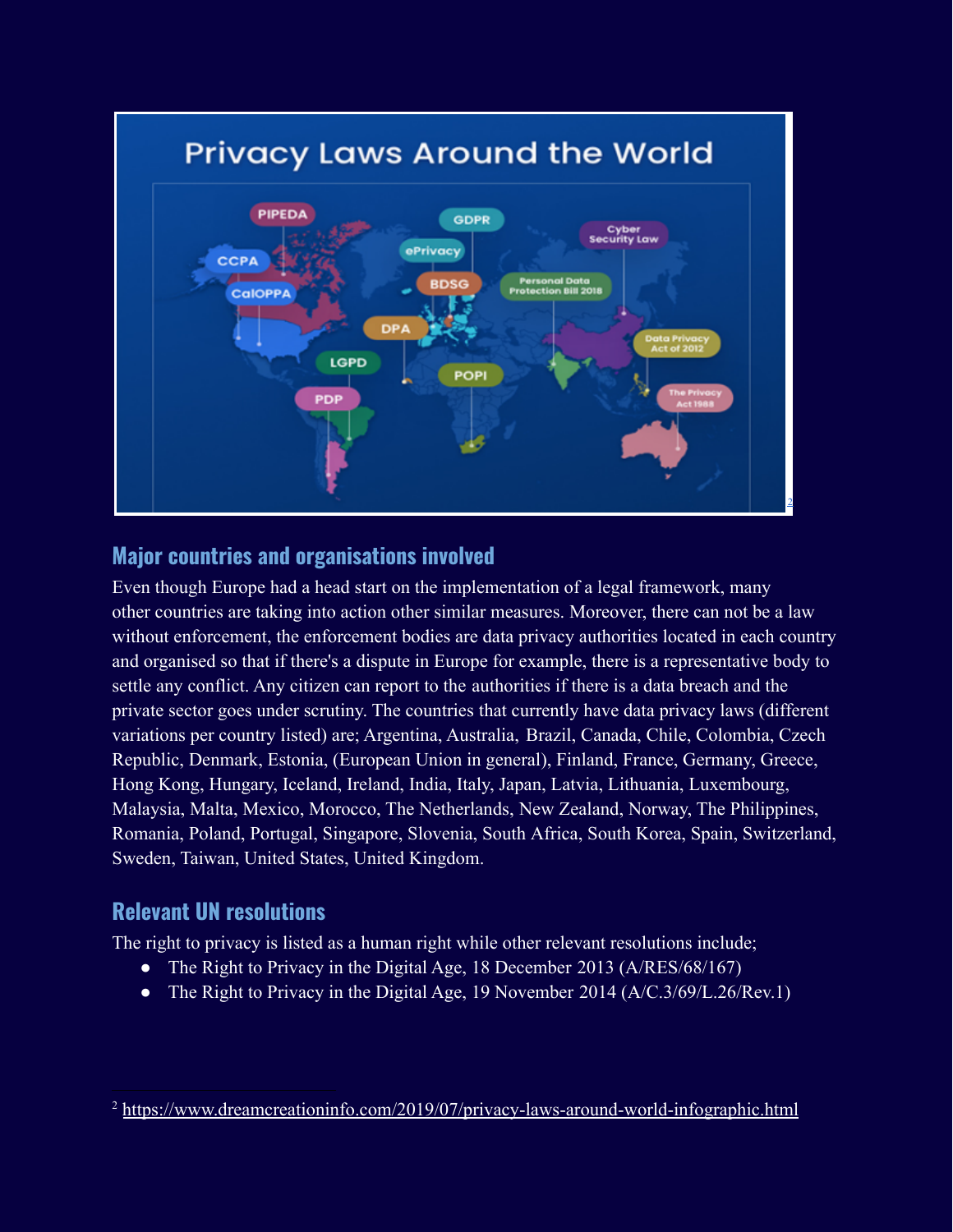#### **Previous attempts to resolve the issue**

As previously stated, laws such as the GDPR regulation have been implemented in various countries. Laws that have been implemented throughout the years are;

**In 1973, Sweden** created the **first national privacy law called the Data Act**, which criminalized data theft and gave data subjects freedom to access their records.

**In 1978, the German Federal Data Protection Act** established basic data protection standards such as the requirement of consent for the processing of personal data. Consequently by 1979, many EU member states had incorporated data protection laws as fundamental rights into their legislation.

**In 1983 – Right of Informational Self-Determination in Germany** the German Federal Constitutional Court decided citizens should have a basic human right to self-determination over their personal data. In the ruling, it's established that individuals should be protected against the unlimited collection, storage, use, and disclosure of their personal data.

**In 1995 – The EU Directive on Data Protection** as computer technology advanced and free flow of information grew widespread, the European Union enacted the Directive on Data Protection, which imposed the minimum standards of personal data protection upon member states and protected the rights of individuals regarding the movement of personal data between EU member states. Under the directive, individuals had rights of access, access to supervisory authorities, and data was transferred outside of the EU so long as there was "an adequate level of protection". However, the law was implemented differently in each EU state, leading to some countries lacking stronger laws and oversight.

**In 2000 – Safe Harbor Arrangement**. This was a set of principles meant to rectify the different data privacy laws between the United States and the European Union to better facilitate the flow of information between the two regions. Ultimately, they were invalidated by the European Court of Justice in 2015 because under U.S. law, U.S. intelligence agencies had unrestricted access to the data of EU citizens. In 2016, the EU-US Privacy Shield was adopted to replace Safe Harbor, but its future was short as it was later also deemed inadequate.

**In 2009 – Personal Data Privacy and Security Act** of 2009. Over in the United States, data protection laws had been broken up by state. Beyond some legislation governing financial and health information, there was (and still is) no unifying federal legislation that protects the personal data of its citizenry at large. In 2009, a bill was proposed that would increase the protection of personal data by companies and government agencies, set restrictions on data sharing, and further criminalize identity theft and data privacy violations. The bill never passed.

**In 2016 – The GDPR (General Data Protection Regulation)**. As data breaches and scandals soar, organizations around the world were given a two-year lead start to update security measures and protocols in time for the biggest set of data privacy laws yet. There are many provisions in the legislation, which seeks to unite the European Union under one set of stricter rules, including a right for data subjects to be forgotten, affirmative consent, comprehensive and timely data breach notifications, plain language for terms of service agreements, and fines of up to four percent of an organization's total worldwide annual turnover if found in violation.